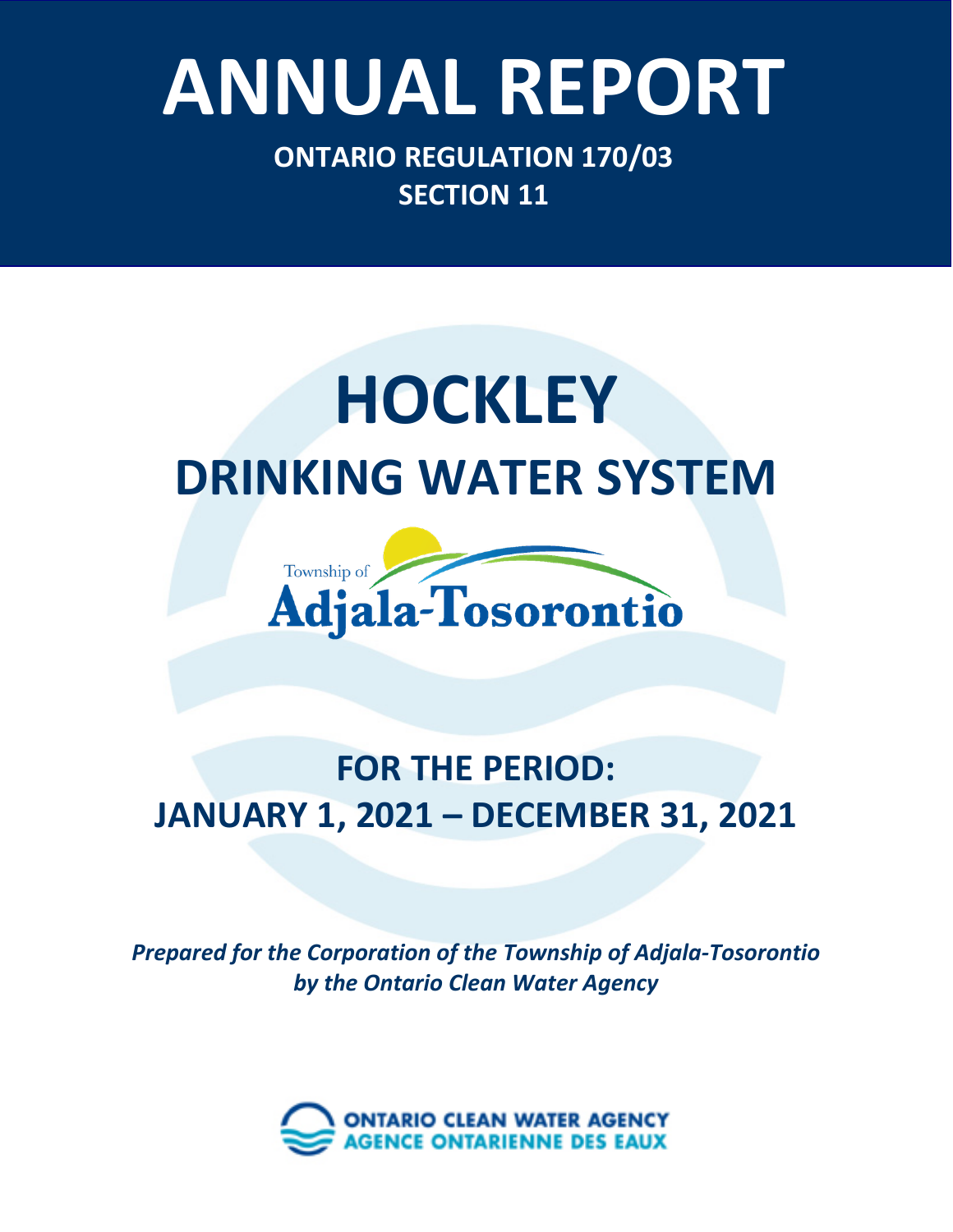**Drinking-Water System Number: Drinking-Water System Name: Drinking-Water System Owner: Drinking-Water System Category: Period being reported:** 

| 220005036                                            |
|------------------------------------------------------|
| <b>Hockley Drinking Water System</b>                 |
| The Corporation of the Township of Adjala-Tosorontio |
| <b>Small Municipal Residential</b>                   |
| <b>January 1, 2021 to December 31, 2021</b>          |
|                                                      |

**Does your Drinking-Water System serve more than 10,000 people?**  No

**Is your annual report available to the public at no charge on a web site on the Internet?**  Yes

**Location where Summary Report required under O. Reg. 170/03 Schedule 22 will be available for inspection.** 

Summary Report is available for inspection at the Township of Adjala-Tosorontio Municipal Office at 7855 Side Road 30, Alliston, ON or on the following website: [http://www.adjtos.ca](http://www.adjtos.ca/)

**List all Drinking-Water Systems (if any), which receive all of their drinking water from your system:**

| <b>Drinking Water System Name</b> | <b>Drinking Water System Number</b> |
|-----------------------------------|-------------------------------------|
| Not Applicable                    | <b>Not Applicable</b>               |

**Did you provide a copy of your annual report to all Drinking-Water System owners that are connected to you and to whom you provide all of its drinking water?** 

Not Applicable

**Indicate how you notified system users that your annual report is available, and is free of charge.** 

**[X] Public access/notice via the web** 

**[X] Public access/notice via Government Office**

**[ ] Public access/notice via a newspaper** 

**[X] Public access/notice via Public Request**

**[ ] Public access/notice via a Public Library** 

**\_\_\_\_\_\_\_\_\_\_\_\_\_\_\_\_\_\_\_\_\_\_\_\_\_\_\_\_\_\_\_\_\_\_\_\_\_\_\_**

**[ ] Public access/notice via other method**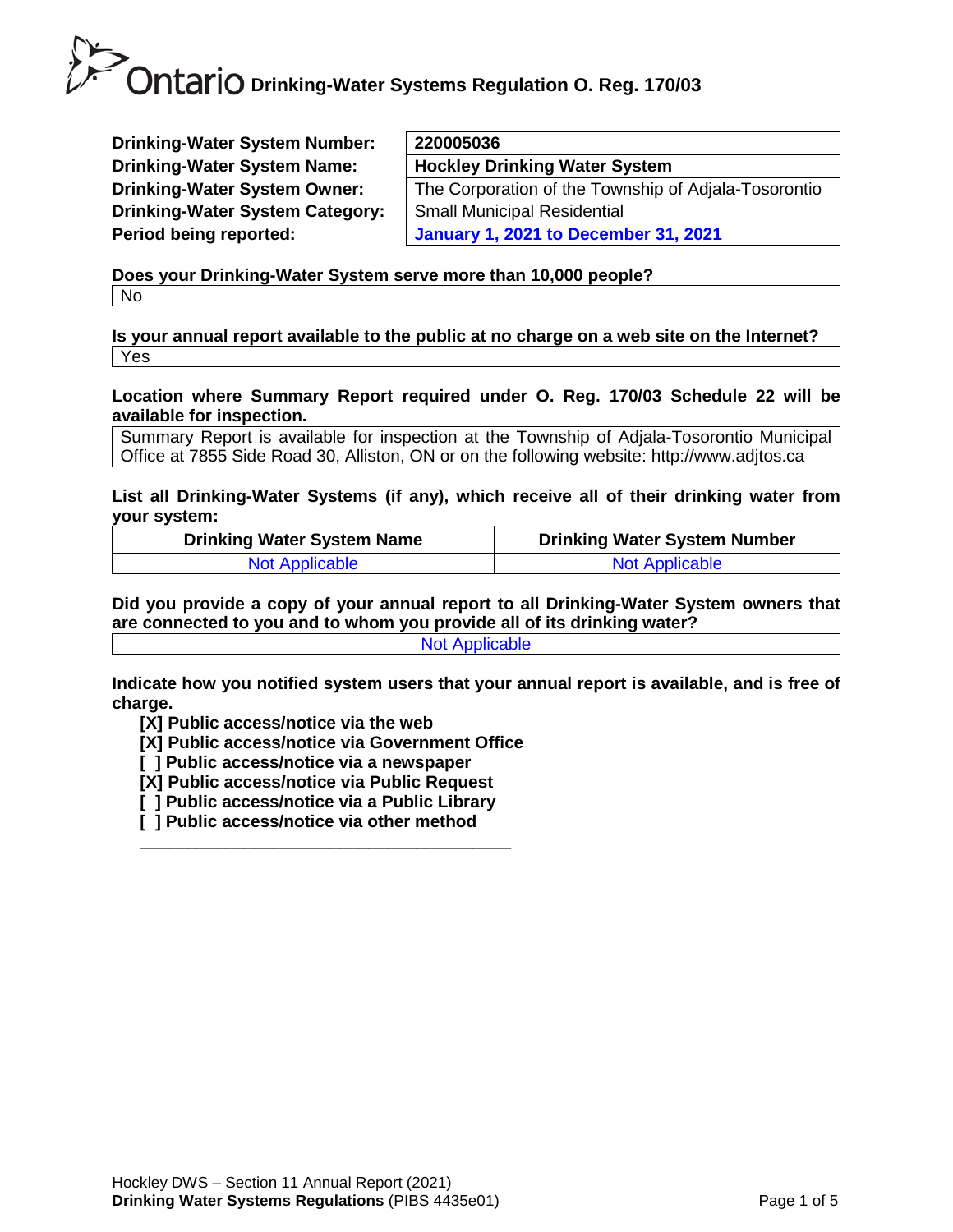#### **Description of Drinking-Water System:**

The Hockley water system is classified as a Small Municipal Residential Water System servicing a single subdivision with 14 service connections. Water is supplied via one (1) municipal well and pumphouse. Inspections and maintenance duties are conducted by Ontario Clean Water Agency staff on a regular basis to maintain compliance with Ontario Regulation 170/03 to ensure that Hockley's water supply is safe to drink.

#### **List of water treatment chemicals used during the reporting period:**

• Sodium Hypochlorite 12% Solution NSF, Primary Disinfection

#### **Significant expenses incurred to:**

- **[X]** Install required equipment
- **[X]** Purchase required equipment
- **[X]** Repair required equipment
- **[X]** Replace required equipment

#### **Description of significant expenses incurred:**

- 1. TSSA Standard Diesel Generator Repairs
- 2. Drain Valve Repair and Replacement
- 3. New Piping Replacement to facilitate the trailer system hook up

#### **Details on the notices submitted in accordance with subsection 18(1) of the Safe Drinking-Water Act or section 16-4 of Schedule 16 of O.Reg.170/03 and reported to Spills Action Centre:**

| $\left  \right $ incident Date $\left  \right $ Parameter $\left  \right $ P<br>(yyy/mm/dd) |  | <b>Result</b> | Unit of<br><b>Measure</b> | <b>Corrective Action</b> | <b>Corrective</b><br><b>Action Date</b><br>(yyyy/mm/dd) |  |  |
|---------------------------------------------------------------------------------------------|--|---------------|---------------------------|--------------------------|---------------------------------------------------------|--|--|
| Not Applicable for Reporting Period                                                         |  |               |                           |                          |                                                         |  |  |

#### **Table 1: Microbiological testing done under the Schedule 11 of Regulation 170/03 during this reporting period.**

| .<br><b>Location</b> | <b>Number</b><br>οf | Range of E. Coli<br>or Fecal Results |     | <b>Range of Total</b><br><b>Coliform Results</b> |     | <b>Number</b><br>of HPC | Range of HPC<br><b>Samples</b> |     |
|----------------------|---------------------|--------------------------------------|-----|--------------------------------------------------|-----|-------------------------|--------------------------------|-----|
|                      | <b>Samples</b>      | Min                                  | Max | Min                                              | Max | <b>Samples</b>          | Min                            | Max |
| Raw - RW1            | 12                  |                                      |     |                                                  |     | N/A                     | N/A                            | N/A |
| Distribution - DW    | 26                  |                                      |     |                                                  |     | 26                      | ~10                            | ~10 |

#### **Table 2: Operational testing done under Schedule 7 of Regulation 170/03 during the period covered by this Annual Report.**

| <b>Location &amp; Test</b>                          | Number of      |         | <b>Range of Results</b> |
|-----------------------------------------------------|----------------|---------|-------------------------|
|                                                     | <b>Samples</b> | Minimum | Maximum                 |
| Turbidity, Raw (Grab) [NTU]                         | 12             | 0.22    | 0.95                    |
| Free Chlorine Residual, Treated (Continuous) [mg/L] | 8760           | 0.52    | $5.00+$                 |
| Free Chlorine Residual, Treated (Grab) [mg/L]       | 162            | 0.92    | $5.30+$                 |
| Total Chlorine Residual, Treated (Grab) [mg/L]      | 169            | 1.12    | $5.60+$                 |
| Free Chlorine Residual, Distribution (Grab) [mg/L]  | 108            | 0.85    | 3.00                    |

*Note: The number of samples used for a continuous monitoring unit is 8760.*

*+The maximum treated free chlorine residual was due to a chlorine analyzer calibration; it was not an authentic chlorine residual that was distributed throughout the system.*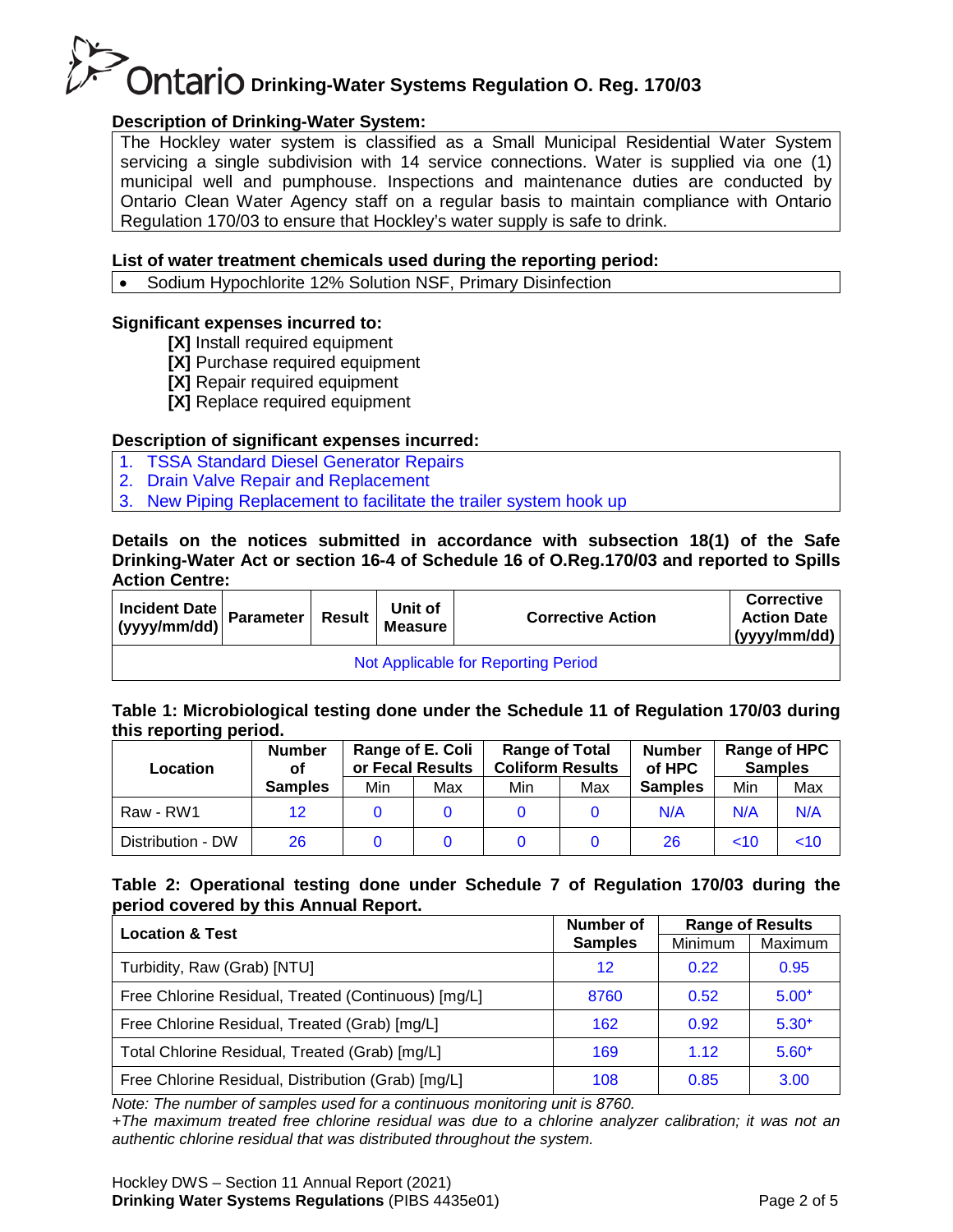**Table 3: Summary of additional testing and sampling carried out in accordance with the requirement of an approval, order or other legal instrument.**

| Date of Legal Instrument Issued | <b>Parameter</b> | <b>Date Sampled</b> | Result | <b>Unit of Measure</b> |  |  |  |
|---------------------------------|------------------|---------------------|--------|------------------------|--|--|--|
| <b>Not Applicable</b>           |                  |                     |        |                        |  |  |  |

#### **Table 4: Summary of Inorganic parameters tested during this reporting period or the most recent sample results**

| <b>Parameter</b>         | <b>Sample Date</b><br>(yyyy/mm/dd) | <b>Sample Result</b>                                                         | <b>Maximum</b><br><b>Allowable</b><br><b>Concentration</b> | <b>Exceedances</b> |                   |  |
|--------------------------|------------------------------------|------------------------------------------------------------------------------|------------------------------------------------------------|--------------------|-------------------|--|
|                          |                                    |                                                                              | (MAC)                                                      | <b>MAC</b>         | $\frac{1}{2}$ MAC |  |
| Antimony: Sb (µg/L) - TW | 2021/01/25                         | $<$ MDL $0.9$                                                                | 6.0                                                        | <b>No</b>          | <b>No</b>         |  |
| Arsenic: As (µg/L) - TW  | 2021/01/25                         | 2.5                                                                          | 10.0                                                       | <b>No</b>          | <b>No</b>         |  |
| Barium: Ba (µg/L) - TW   | 2021/01/25                         | 139.0                                                                        | 1000.0                                                     | <b>No</b>          | <b>No</b>         |  |
| Boron: B (µg/L) - TW     | 2021/01/25                         | 30.0                                                                         | 5000.0                                                     | <b>No</b>          | <b>No</b>         |  |
| Cadmium: Cd (µg/L) - TW  | 2021/01/25                         | 0.009                                                                        | 5.0                                                        | <b>No</b>          | <b>No</b>         |  |
| Chromium: Cr (µg/L) - TW | 2021/01/25                         | 0.21                                                                         | 50.0                                                       | <b>No</b>          | <b>No</b>         |  |
| Mercury: Hg (µg/L) - TW  | 2021/01/25                         | $<$ MDL 0.01                                                                 | 1.0                                                        | <b>No</b>          | <b>No</b>         |  |
| Selenium: Se (µg/L) - TW | 2021/01/25                         | $<$ MDL 0.04                                                                 | 50.0                                                       | <b>No</b>          | <b>No</b>         |  |
| Uranium: U (µg/L) - TW   | 2021/01/25                         | 0.244                                                                        | 20.0                                                       | <b>No</b>          | <b>No</b>         |  |
| Fluoride: F (mg/L) - TW  | 2017/01/11                         | 0.08                                                                         | 1.5                                                        | <b>No</b>          | <b>No</b>         |  |
| Nitrite (mg/L) - TW      | 2021/01/25                         | <mdl 0.003<="" td=""><td>1.0</td><td><b>No</b></td><td><b>No</b></td></mdl>  | 1.0                                                        | <b>No</b>          | <b>No</b>         |  |
| Nitrite (mg/L) - TW      | 2021/05/04                         | <mdl 0.003<="" td=""><td>1.0</td><td><b>No</b></td><td><b>No</b></td></mdl>  | 1.0                                                        | <b>No</b>          | <b>No</b>         |  |
| Nitrite (mg/L) - TW      | 2021/07/20                         | <mdl 0.003<="" td=""><td>1.0</td><td><b>No</b></td><td><b>No</b></td></mdl>  | 1.0                                                        | <b>No</b>          | <b>No</b>         |  |
| Nitrite (mg/L) - TW      | 2021/10/18                         | <mdl 0.003<="" td=""><td>1.0</td><td><b>No</b></td><td><b>No</b></td></mdl>  | 1.0                                                        | <b>No</b>          | <b>No</b>         |  |
| Nitrate (mg/L) - TW      | 2021/01/25                         | <mdl 0.006<="" td=""><td>10.0</td><td><b>No</b></td><td><b>No</b></td></mdl> | 10.0                                                       | <b>No</b>          | <b>No</b>         |  |
| Nitrate (mg/L) - TW      | 2021/05/04                         | 0.006                                                                        | 10.0                                                       | <b>No</b>          | <b>No</b>         |  |
| Nitrate (mg/L) - TW      | 2021/07/20                         | <mdl 0.006<="" td=""><td>10.0</td><td><b>No</b></td><td><b>No</b></td></mdl> | 10.0                                                       | <b>No</b>          | <b>No</b>         |  |
| Nitrate (mg/L) - TW      | 2021/10/18                         | <mdl 0.006<="" td=""><td>10.0</td><td><b>No</b></td><td><b>No</b></td></mdl> | 10.0                                                       | <b>No</b>          | <b>No</b>         |  |
| Sodium: Na (mg/L) - TW   | 2017/01/11                         | 10.7                                                                         | $20*$                                                      | N/A                | N/A               |  |

*Note: MDL = Minimum Detection Limit*

*.*

*\*There is no "MAC" for Sodium. The aesthetic objective is 200 mg/L. The local Medical Officer of Health should be notified when the sodium concentration exceeds 20 mg/L so that this information may be communicated to local physicians for their use with patients on sodium restricted diets. Sodium samples are reportable every 60 months, the next set of sodium samples is scheduled for 2022.*

#### **Table 5: Summary of lead testing under Schedule 15.1 during this reporting period**

|                                    | <b>Number of</b>                                        |         | <b>Range of Lead Results</b> | M.AC | <b>Exceedances</b> |  |
|------------------------------------|---------------------------------------------------------|---------|------------------------------|------|--------------------|--|
| <b>Location Type</b>               | <b>Samples</b>                                          | Minimum | Maximum                      |      |                    |  |
| Lead – Plumbing $(\mu g/L)$        | Not Applicable - Relief from all Plumbing Requirements* |         |                              |      |                    |  |
| Lead – Distribution** ( $\mu$ g/L) |                                                         | 0.14    | 2.7                          | 10   |                    |  |

*Note: The Alkalinity results for 2021 were 205 and 208 mg/L as CaCO3. The pH results for 2021 ranged from 7.0 – 7.4. The aesthetic objective/operational guideline for pH is 6.5-8.5.*

*\*This system qualifies for the plumbing exemption as per O. Regulation 170/03 Schedule 15.1-5 (9) (10). \*\*Distribution lead samples are taken every 36 months. The last set of distribution lead samples were taken in 2021. The next set of distribution lead samples is scheduled for 2024.*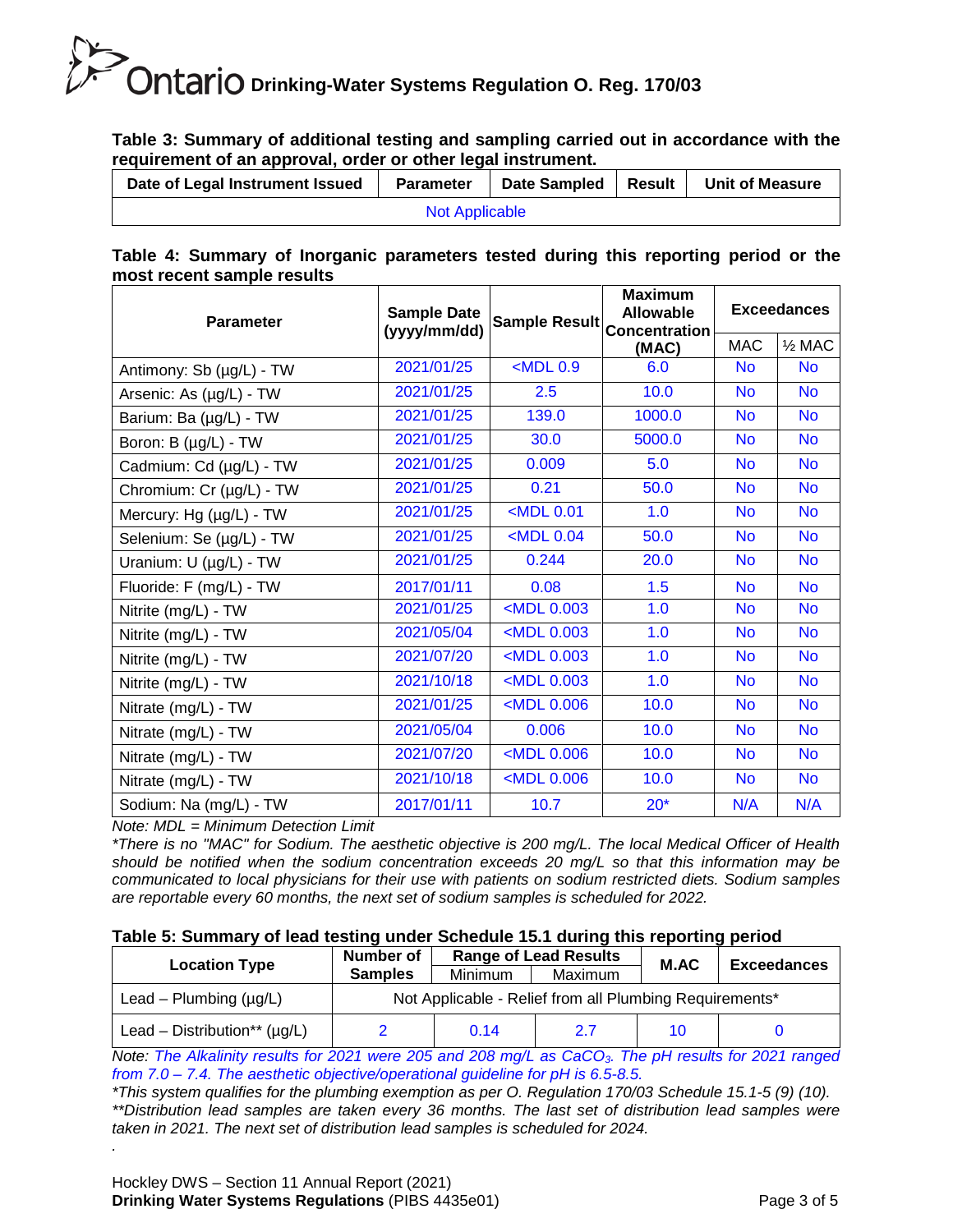**Table 6: Summary of Organic parameters sampled during this reporting period or the most recent sample results**

| <b>Parameter</b>                                             | <b>Sample Date</b><br>(yyyy/mm/dd) | <b>Sample</b><br><b>Result</b>                                               | <b>Maximum</b><br><b>Allowable</b><br><b>Concentration</b> | <b>Exceedances</b> |                   |
|--------------------------------------------------------------|------------------------------------|------------------------------------------------------------------------------|------------------------------------------------------------|--------------------|-------------------|
|                                                              |                                    |                                                                              | (MAC)                                                      | <b>MAC</b>         | $\frac{1}{2}$ MAC |
| Alachlor (µg/L) - TW                                         | 2021/01/25                         | <mdl 0.02<="" td=""><td>5.0</td><td><b>No</b></td><td><b>No</b></td></mdl>   | 5.0                                                        | <b>No</b>          | <b>No</b>         |
| Atrazine + N-dealkylated metabolites<br>$(\mu g/L)$ - TW     | 2021/01/25                         | <mdl 0.01<="" td=""><td>5.0</td><td><b>No</b></td><td><b>No</b></td></mdl>   | 5.0                                                        | <b>No</b>          | <b>No</b>         |
| Azinphos-methyl (µg/L) - TW                                  | 2021/01/25                         | <mdl 0.05<="" td=""><td>20.0</td><td><b>No</b></td><td><b>No</b></td></mdl>  | 20.0                                                       | <b>No</b>          | <b>No</b>         |
| Benzene (µg/L) - TW                                          | 2021/01/25                         | <mdl 0.32<="" td=""><td>1.0</td><td><b>No</b></td><td><b>No</b></td></mdl>   | 1.0                                                        | <b>No</b>          | <b>No</b>         |
| Benzo(a)pyrene (µg/L) - TW                                   | 2021/01/25                         | <mdl 0.004<="" td=""><td>0.01</td><td><b>No</b></td><td><b>No</b></td></mdl> | 0.01                                                       | <b>No</b>          | <b>No</b>         |
| Bromoxynil (µg/L) - TW                                       | 2021/01/25                         | $MDL$ 0.33                                                                   | 5.0                                                        | <b>No</b>          | <b>No</b>         |
| Carbaryl (µg/L) - TW                                         | 2021/01/25                         | <mdl 0.05<="" td=""><td>90.0</td><td><b>No</b></td><td><b>No</b></td></mdl>  | 90.0                                                       | <b>No</b>          | <b>No</b>         |
| Carbofuran (µg/L) - TW                                       | 2021/01/25                         | <mdl 0.01<="" td=""><td>90.0</td><td><b>No</b></td><td><b>No</b></td></mdl>  | 90.0                                                       | <b>No</b>          | <b>No</b>         |
| Carbon Tetrachloride (µg/L) - TW                             | 2021/01/25                         | <mdl 0.17<="" td=""><td>2.0</td><td><b>No</b></td><td><b>No</b></td></mdl>   | 2.0                                                        | <b>No</b>          | <b>No</b>         |
| Chlorpyrifos (µg/L) - TW                                     | 2021/01/25                         | <mdl 0.02<="" td=""><td>90.0</td><td><b>No</b></td><td><b>No</b></td></mdl>  | 90.0                                                       | <b>No</b>          | <b>No</b>         |
| Diazinon (µg/L) - TW                                         | 2021/01/25                         | <mdl 0.02<="" td=""><td>20.0</td><td><b>No</b></td><td><b>No</b></td></mdl>  | 20.0                                                       | <b>No</b>          | <b>No</b>         |
| Dicamba (µg/L) - TW                                          | 2021/01/25                         | $<$ MDL 0.2                                                                  | 120.0                                                      | <b>No</b>          | <b>No</b>         |
| 1,2-Dichlorobenzene (µg/L) - TW                              | 2021/01/25                         | <mdl 0.41<="" td=""><td>200.0</td><td><b>No</b></td><td><b>No</b></td></mdl> | 200.0                                                      | <b>No</b>          | <b>No</b>         |
| 1,4-Dichlorobenzene (µg/L) - TW                              | 2021/01/25                         | $<$ MDL 0.36                                                                 | 5.0                                                        | <b>No</b>          | <b>No</b>         |
| 1,2-Dichloroethane (µg/L) - TW                               | 2021/01/25                         | <mdl 0.35<="" td=""><td>5.0</td><td><b>No</b></td><td><b>No</b></td></mdl>   | 5.0                                                        | <b>No</b>          | <b>No</b>         |
| 1,1-Dichloroethylene (µg/L) - TW                             | 2021/01/25                         | $MDL$ 0.33                                                                   | 14.0                                                       | <b>No</b>          | <b>No</b>         |
| Dichloromethane (Methylene<br>Chloride) (µg/L) - TW          | 2021/01/25                         | <mdl 0.35<="" td=""><td>50.0</td><td><b>No</b></td><td><b>No</b></td></mdl>  | 50.0                                                       | <b>No</b>          | <b>No</b>         |
| 2,4-Dichlorophenol (µg/L) - TW                               | 2021/01/25                         | $<$ MDL 0.15                                                                 | 900.0                                                      | <b>No</b>          | <b>No</b>         |
| 2,4-Dichlorophenoxy acetic acid (2,4-<br>D) $(\mu g/L)$ - TW | 2021/01/25                         | <mdl 0.19<="" td=""><td>100.0</td><td><b>No</b></td><td><b>No</b></td></mdl> | 100.0                                                      | <b>No</b>          | <b>No</b>         |
| Diclofop-methyl (µg/L) - TW                                  | 2021/01/25                         | $<$ MDL 0.4                                                                  | 9.0                                                        | <b>No</b>          | <b>No</b>         |
| Dimethoate (µg/L) - TW                                       | 2021/01/25                         | <mdl 0.06<="" td=""><td>20.0</td><td><b>No</b></td><td><b>No</b></td></mdl>  | 20.0                                                       | <b>No</b>          | <b>No</b>         |
| Diquat (µg/L) - TW                                           | 2021/01/25                         | $<$ MDL 1.0                                                                  | 70.0                                                       | <b>No</b>          | <b>No</b>         |
| Diuron (µg/L) - TW                                           | 2021/01/25                         | <mdl 0.03<="" td=""><td>150.0</td><td><b>No</b></td><td><b>No</b></td></mdl> | 150.0                                                      | <b>No</b>          | <b>No</b>         |
| Glyphosate (µg/L) - TW                                       | 2021/01/25                         | $<$ MDL 1.0                                                                  | 280.0                                                      | <b>No</b>          | <b>No</b>         |
| Malathion (µg/L) - TW                                        | 2021/01/25                         | $<$ MDL 0.02                                                                 | 190.0                                                      | <b>No</b>          | <b>No</b>         |
| Metolachlor (µg/L) - TW                                      | 2021/01/25                         | <mdl 0.01<="" td=""><td>50.0</td><td><b>No</b></td><td><b>No</b></td></mdl>  | 50.0                                                       | <b>No</b>          | <b>No</b>         |
| Metribuzin (µg/L) - TW                                       | 2021/01/25                         | $MDL$ 0.02                                                                   | 80.0                                                       | <b>No</b>          | <b>No</b>         |
| Monochlorobenzene<br>(Chlorobenzene) (µg/L) - TW             | 2021/01/25                         | $<$ MDL 0.3                                                                  | 80.0                                                       | <b>No</b>          | <b>No</b>         |
| Paraquat (µg/L) - TW                                         | 2021/01/25                         | $<$ MDL 1.0                                                                  | 10.0                                                       | <b>No</b>          | <b>No</b>         |
| $PCB (µg/L) - TW$                                            | 2021/01/25                         | $<$ MDL 0.04                                                                 | 3.0                                                        | <b>No</b>          | <b>No</b>         |
| Pentachlorophenol (µg/L) - TW                                | 2021/01/25                         | $MDL$ 0.15                                                                   | 60.0                                                       | <b>No</b>          | <b>No</b>         |
| Phorate (µg/L) - TW                                          | 2021/01/25                         | <mdl 0.01<="" td=""><td>2.0</td><td><b>No</b></td><td><b>No</b></td></mdl>   | 2.0                                                        | <b>No</b>          | <b>No</b>         |
| Picloram (µg/L) - TW                                         | 2021/01/25                         | MDL 1.0                                                                      | 190.0                                                      | <b>No</b>          | <b>No</b>         |
| Prometryne (µg/L) - TW                                       | 2021/01/25                         | <mdl 0.03<="" td=""><td>1.0</td><td><b>No</b></td><td><b>No</b></td></mdl>   | 1.0                                                        | <b>No</b>          | <b>No</b>         |
| Simazine (µg/L) - TW                                         | 2021/01/25                         | $<$ MDL 0.01                                                                 | 10.0                                                       | <b>No</b>          | <b>No</b>         |
| Terbufos (µg/L) - TW                                         | 2021/01/25                         | $<$ MDL 0.01                                                                 | 1.0                                                        | <b>No</b>          | <b>No</b>         |